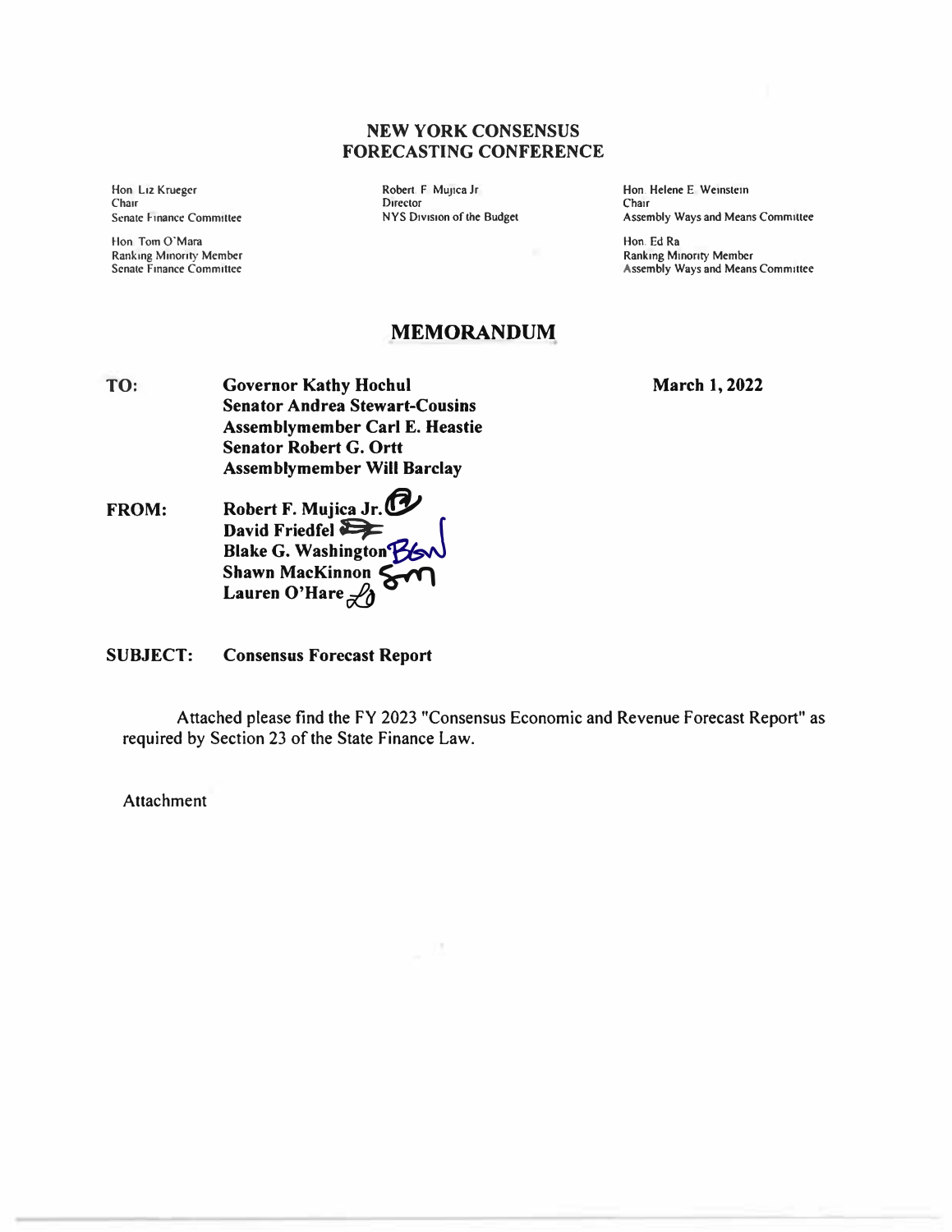## **ECONOMIC AND REVENUE CONSENSUS REPORT FY 2023**

This report contains the results of the consensus economic and revenue forecasting process conducted by the Executive and the Legislature in advance of the enactment of the FY 2023 Budget, pursuant to the provisions of Chapter 309 of the Laws of 1996.

The Consensus Forecasting Conference was held on February 28, 2022. Based on the testimony of experts at the Conference, the baseline outlook for both the economy and revenue remains positive with continuing growth, albeit at a slower pace. However, the economy remains vulnerable to substantial headwinds from domestic fiscal/monetary policies, recurrent waves of the coronavirus, and worldwide uncertainties.

#### **Economic Forecast Review**

The economic forecasts contained in the Executive Budget and Legislative reports portray recovering national and State economies for both the 2022 and 2023 calendar years. It is important to note that all parties' forecasts were completed prior to the February 28 Consensus Forecasting Conference.

All parties agree that the national economy, as measured by inflation-adjusted Gross Domestic Product, will increase at a slower pace in 2022, following growth of 5.7 percent in 2021. The consensus forecast for U.S. real GDP growth for 2022 is 3.8 percent, followed by growth of 2.8 percent for 2023.

All parties expect national employment growth to continue to recover. The consensus forecast calls for employment growth of 3.8 percent in 2022 and 1.8 percent in 2023, following an increase of 2.8 percent in 2021. All parties expect substantially higher inflation for 2022, as measured by the Consumer Price Index. All parties consent to an inflation rate projection of 5.0 percent for 2022 and 2.3 percent for 2023. Consistent with expectations pertaining to both employment and inflation, all parties consent to a wage growth projection of 8.3 percent for 2022 and 5.2 percent for 2023, following growth of 9.1 percent for 2021. Similarly, all parties consent to a personal income growth projection of 1.7 percent for 2022 and 4.9 percent for 2023, following growth of 7.3 percent for 2021. The consensus forecast for U.S. corporate profits with capital consumption and inventory valuation adjustments included, calls for 24.8 percent growth in 2021 with growth of 5.2 percent in 2022 and 3.0 percent in 2023. All parties agree that the yearly yield on 3-Month Treasury bills will average 0.55 percent in 2022 and 1.38 percent in 2023, based on the parties· baseline forecast assumptions.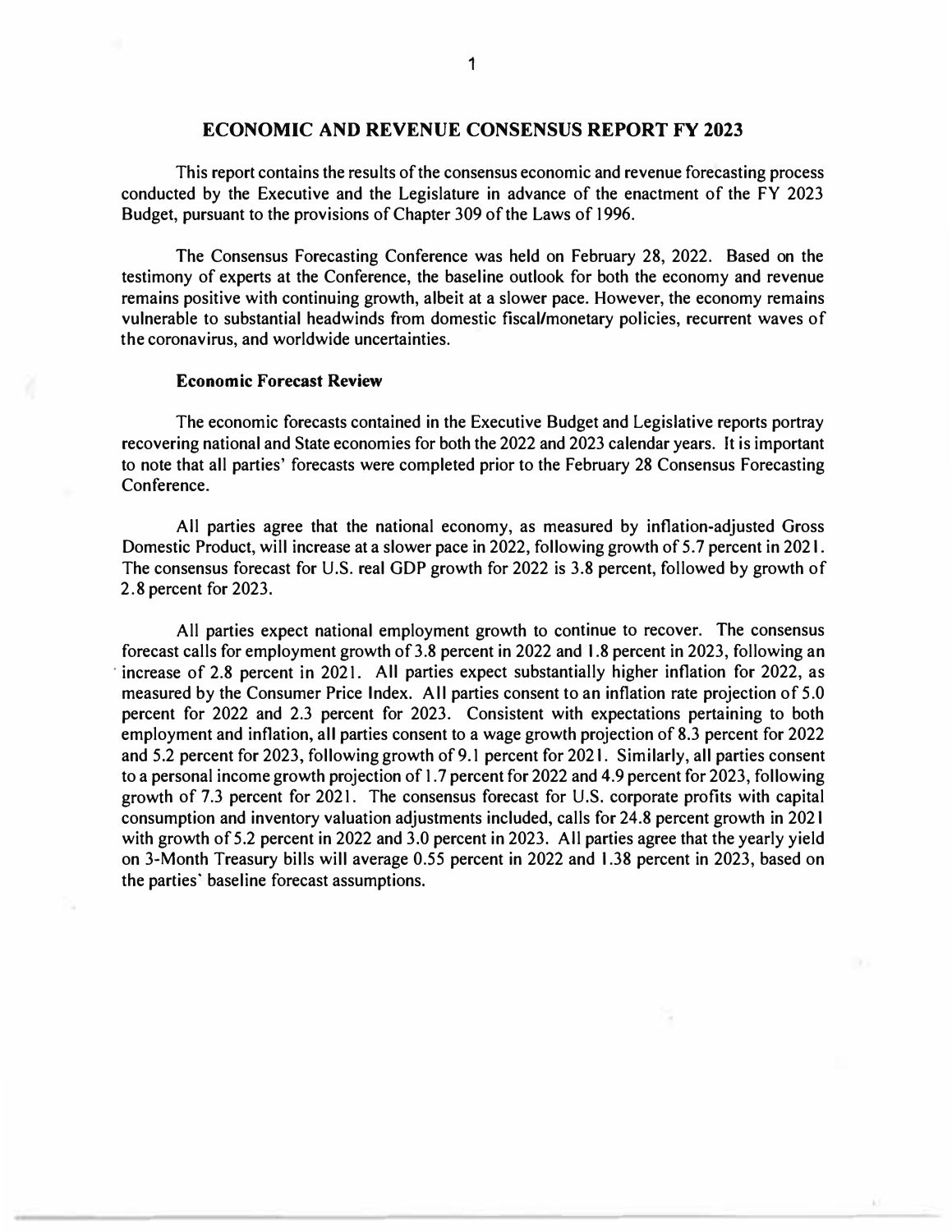| <b>CONSENSUS U.S. FORECAST</b><br><b>CALENDAR YEAR</b><br>Percent Channe |      |               |  |
|--------------------------------------------------------------------------|------|---------------|--|
|                                                                          |      | CY2022 CY2023 |  |
| <b>REAL GDP</b>                                                          | 3.8  | 2.8           |  |
| <b>PERSONAL INCOME</b>                                                   | 1.7  | 4.9           |  |
| <b>WAGES</b>                                                             | 8.3  | 5.2           |  |
| <b>CORP PROFITS</b>                                                      | 5.2  | <b>3.0</b>    |  |
| NONFARM EMPLOYMENT                                                       | 3.8  | 1.8           |  |
| <b>3-MONTH T-BILL RATE</b>                                               | 0.55 | 1.38          |  |
| CPI                                                                      | 5.0  | 2.3           |  |

The parties agree that payroll employment in New York State will increase by 4.2 percent in FY 2023 following a 6.7 percent increase in FY 2022. The consensus forecast for personal income growth is 1.5 percent for FY 2022 and FY 2023. The consensus forecast calls for wage growth of 3.7 percent for FY 2023, following an increase of 11.9 percent for FY 2022.

| <b>CONSENSUS N.Y. FORECAST</b><br><b>FISCAL YEAR</b><br><b>Percent Change</b>                                                                                                                                                                  |      |         |
|------------------------------------------------------------------------------------------------------------------------------------------------------------------------------------------------------------------------------------------------|------|---------|
|                                                                                                                                                                                                                                                |      | FY 2023 |
| NONFARM EMPLOYMENT                                                                                                                                                                                                                             | 6.7  | 4.2     |
| <b>PERSONAL INCOME</b>                                                                                                                                                                                                                         | 1.5  | 1.5     |
| <b>WAGES</b>                                                                                                                                                                                                                                   | 11.9 | 3.7     |
| Note: The Senate and Assembly Minority construct their personal<br>income and wage series based on BEA data, whereas all other<br>parties use NYS Department of Labor QCEW data; the two series<br>can deviate substantially from one another. |      |         |

All parties agree that there are multiple and elevated risks to the economic outlook for the national and State economies including a resurgence of the COVID virus and geopolitical conflicts. A weaker or more volatile equity market could trigger unexpected layoffs that would slow the employment and wage recovery. Likewise, prolonged supply-chain disruptions and sustained inflationary pressures could hinder the economic recovery.

Risks to both the national and the New York forecasts also stem from monetary and fiscal policy actions. A more aggressive tightening of monetary policy and higher interest rates than reflected in the consensus forecast could hamper the economic recovery and reduce business investment and hiring. All parties identify the financial market outlook as critical for the health of the State economy and the underlying tax base. The impact of the federal tax law changes on taxpayer behavior, especially the state and local taxes (SALT) deduction limitation, will continue to present a major source of risk to the State's housing market, especially in certain downstate markets. In addition, the persistence of telework, the relocation of urban workers out of State, and domestic outmigration pose a long-term risk to the New York State economy.